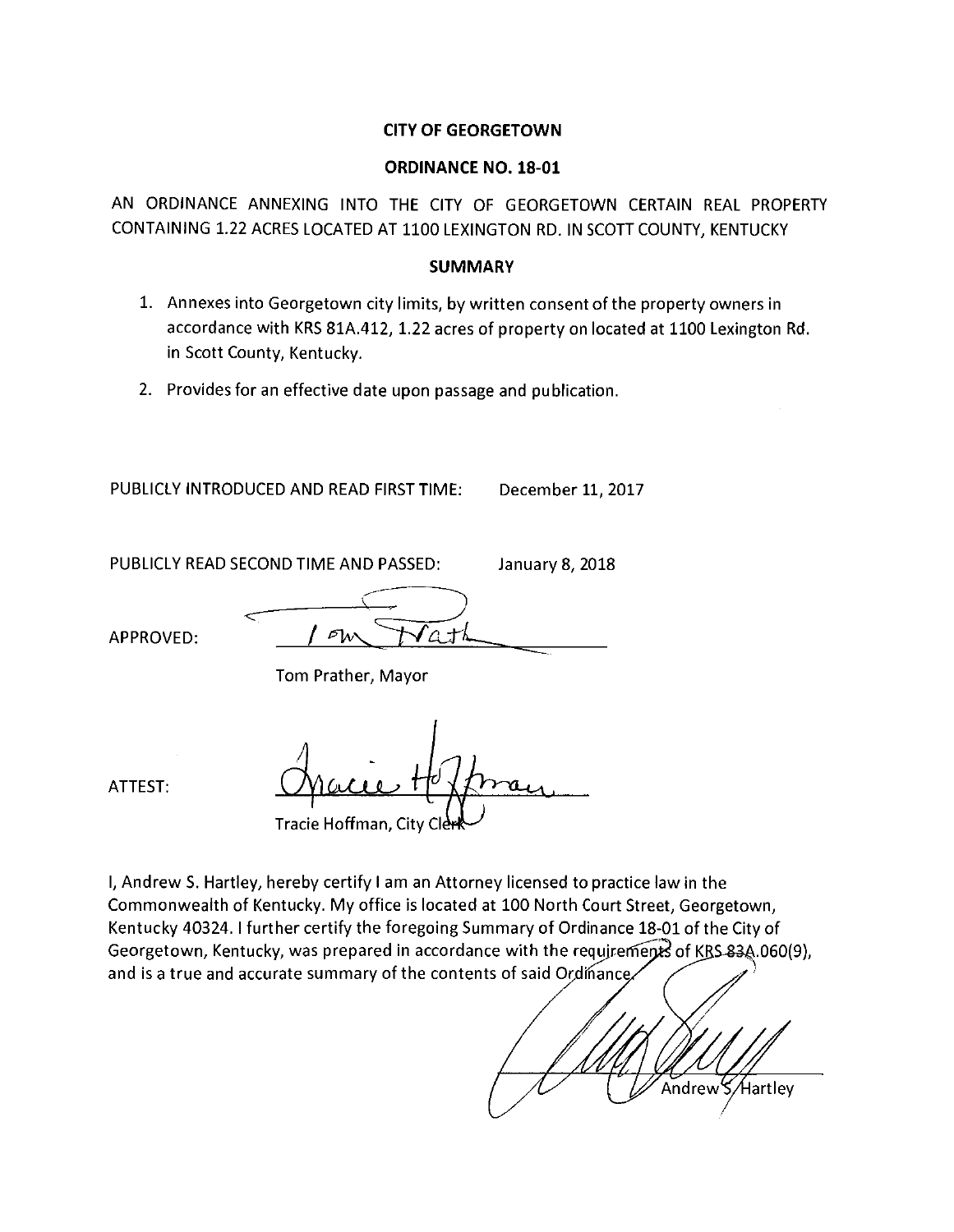# CITY OF GEORGETOWN

#### ORDINANCE NO. 18-01

# AN ORDINANCE ANNEXING INTO THE CITY OF GEORGETOWN CERTAIN REAL PROPERTY CONTAINING 1.22 ACRES LOCATED AT 1100 LEXINGTON RD. IN SCOTT COUNTY, KENTUCKY

#### SPONSOR: Connie Tackett

WHEREAS, Peters Carl B. Irrevocable Family GSST Trust, whose address is, 1100 Lexington Rd., Georgetown, KY 40324 ("Grantor"), property owner of record of the tract of land to be annexed, has given prior written consent to the annexation of the Property; and

WHEREAS, the Property is contiguous to the existing city limits of the City of Georgetown and is urban in character and suitable for development for urban purposes without unreasonable delay.

NOW, THEREFORE, Be it ordained by the City of Georgetown, Kentucky:

#### SECTION ONE

Pursuant to KRS 81A.412, the Georgetown City Council hereby annexes the following unincorporated area of Scott County into the City limits of the City of Georgetown:

> A tract of land containing 1.22 acres located at 1100 Lexington Rd. in Scott County, Kentucky as more particularly described in Exhibits A and B attached hereto.

# SECTION TWO

If any section, subsection, sentence, clause or phrase of this ordinance is held unconstitutional or otherwise invalid, such infirmity shall not affect the validity of the remaining portions of this ordinance.

# SECTION THREE

All ordinances or parts of ordinances in conflict with this ordinance are hereby repealed.

# SECTION FOUR

This ordinance shall take effect after its passage and publication according to law.

PUBLICLY INTRODUCED AND READ FIRST TIME: December 11, 2017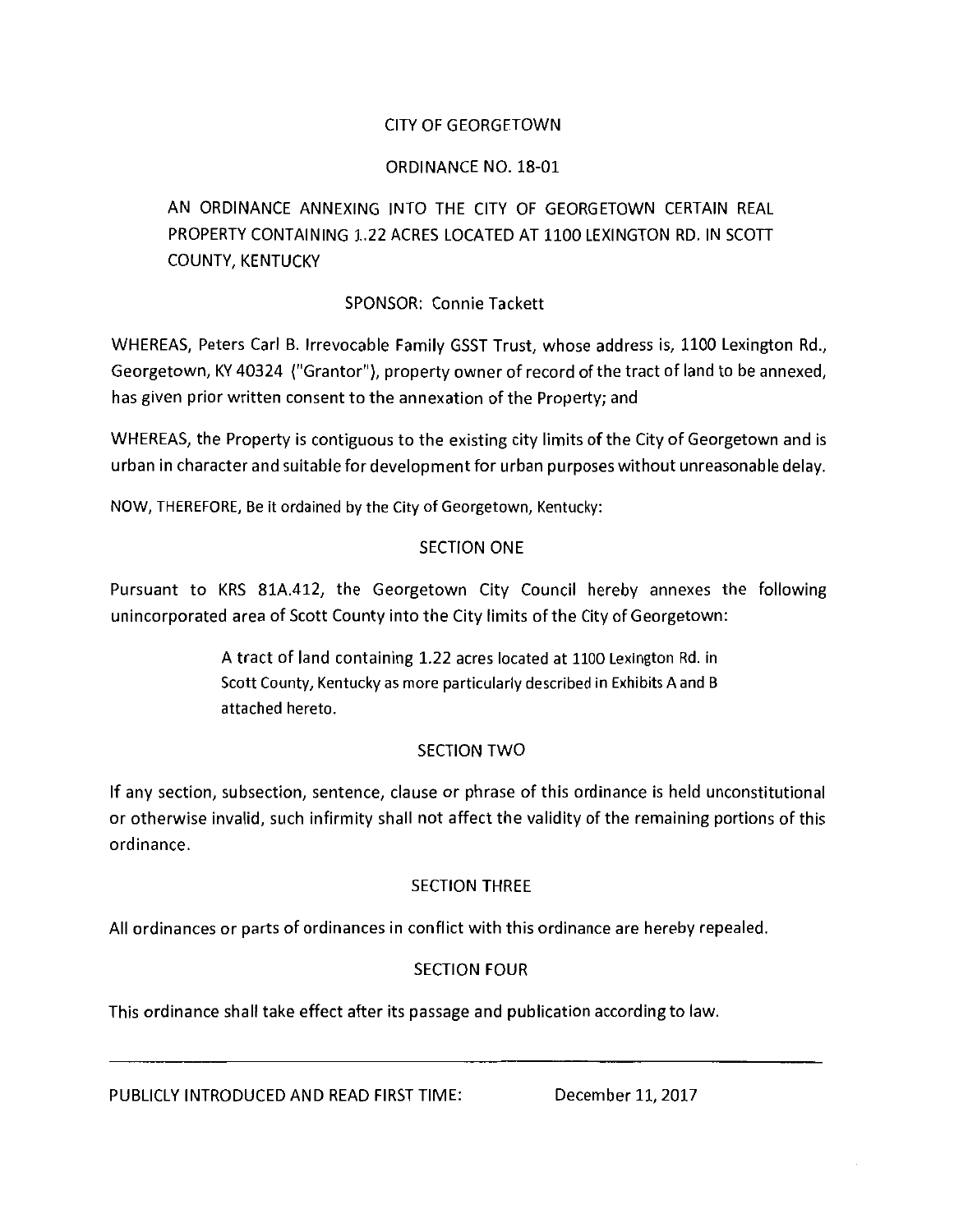PUBLICLY READ SECOND TIME AND PASSED:

 $I_{\nu}$   $\rightarrow$   $I_{\nu}$   $\rightarrow$   $I_{\nu}$   $\rightarrow$   $I_{\nu}$ ~ APPROVED: ATTEST: ran

Tracie Hoffman, City rk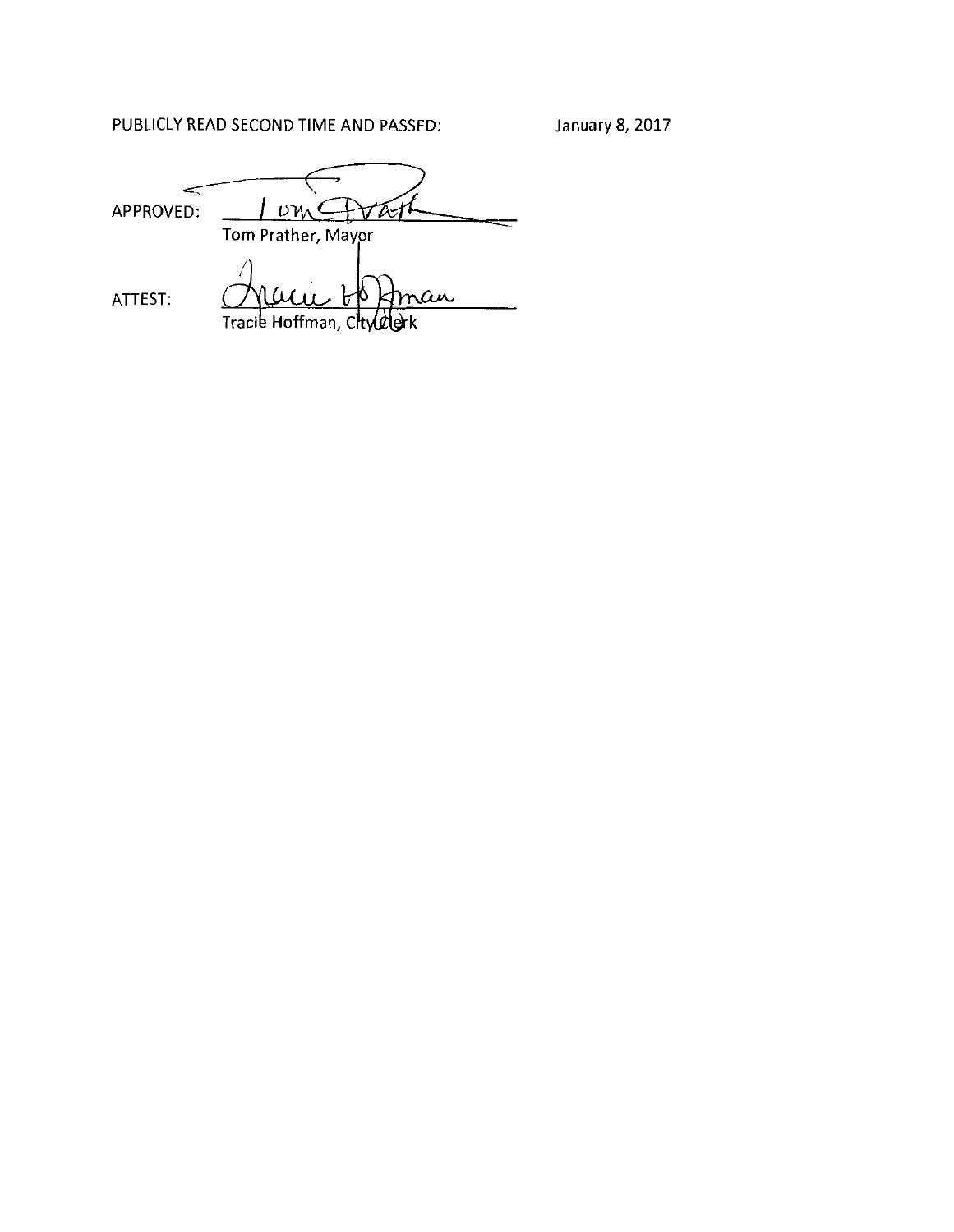#### CONSENT TO ANNEXATION, RELEASE AND RESTRICTIVE COVENANT

|                               | THIS CONSENT TO ANNEXATION, RELEASE AND RESTRICTIVE COVENANT made and                                               |
|-------------------------------|---------------------------------------------------------------------------------------------------------------------|
|                               | entered into this $\angle$ 8 day of $Av$ of $7$ 2017, by and between                                                |
|                               |                                                                                                                     |
|                               | Peters Carl B. Innevocable and City of GEOVETOWN<br>Family GSTT Trust 1100 Lexington Rd. (Georgetown<br>Georgetown, |
|                               | Kentucky, 40324 ("Grantors") and the CITY OF GEORGETOWN, KENTUCKY ("Grantee") 100 Court                             |
| Street, Georgetown, KY 40324; |                                                                                                                     |

WHEREAS, Grantors have requested Grantee to provide municipal services and/or water sewer services, as they become available, to Grantors' property located at {the 'Property'), more specifically described below, into the City of Georgetown, Kentucky; and

WHEREAS, in consideration of the Grantee's providing of future municipal services and/or water sewer services to the Property, Grantors have requested Grantee to annex the Property; and

WHEREAS, in further consideration of the Grantee's providing future municipal services and/or water sewer services to the Property, Grantors acknowledge that the Property may not be assigned a zoning designation in accordance with Grantors' wishes, and Grantors release Grantee from any liability associated with the annexation and zoning of the Property.

IT IS THEREFORE AGREED AS FOLLOWS:

 $\bar{\rm{t}}$ 

- 1. Grantors hereby request and consent to annexation of the Property into the City of Georgetown, Kentucky pursuant to KRS 81A.412. Grantors shall be prohibited from opposing said annexation. In the event Grantors execute a remonstrance petition opposing said annexation, their signatures shall be deemed invalid and of no effect pursuant to KRS 81A.420.
- 2. Grantors hereby release the City of Georgetown ("Grantee"), the Georgetown-Scott County Planning Commission, Georgetown Municipal Water and Sewer Service, and their respective agents, officers, employees and representatives, from any and all claims arising out of or related in any way to the annexation and zoning of the Property.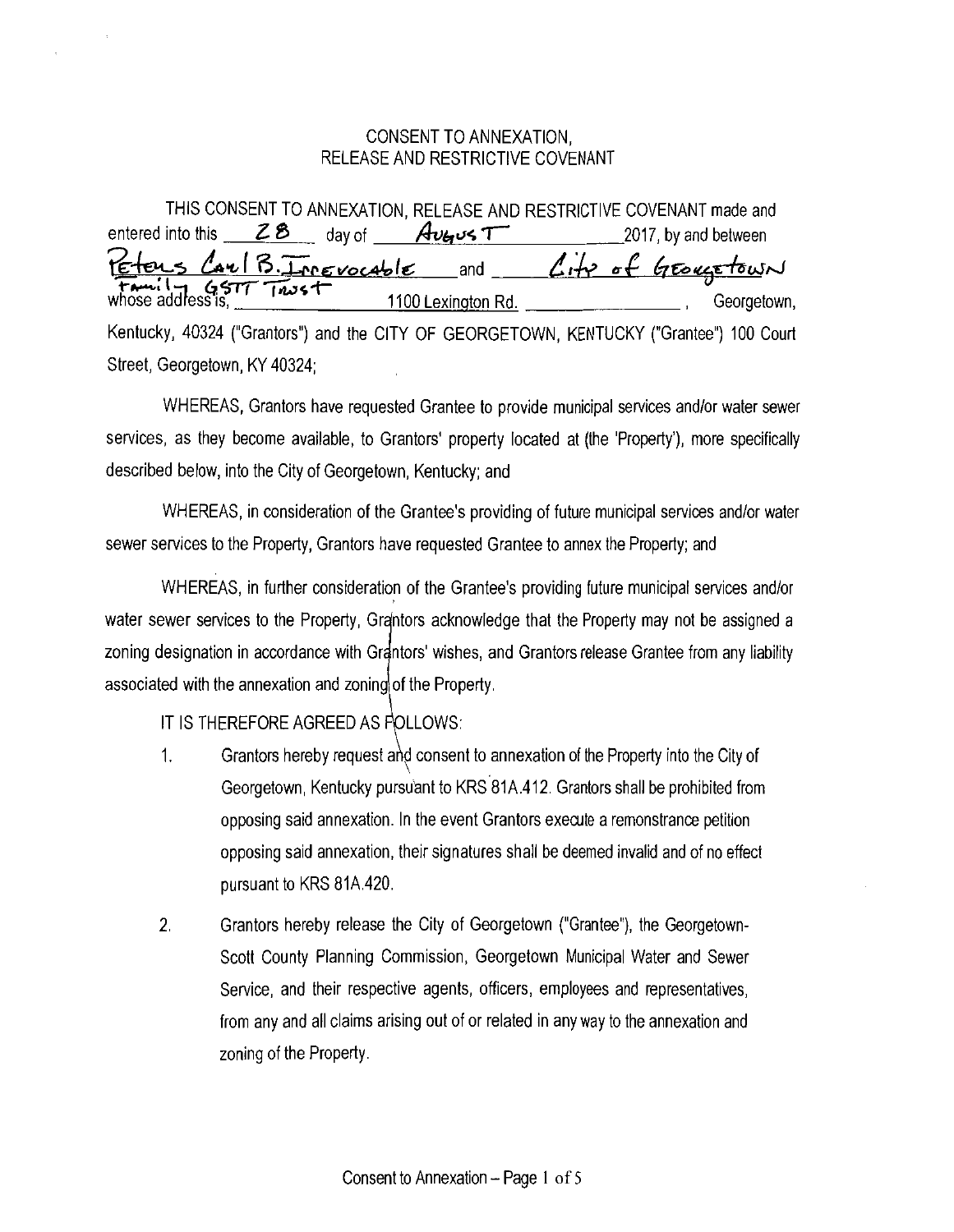3. The Property is more particularly described as follows:

Being that certain tract of land lying on the East side of US25 (Lexington Rd.) approximately 2, 112' North of Its Intersection with US62. Surrounded on all sides by the City of Georgetown incorporated city limits, in Scott County, Kentucky and be more particularly described as follows:

Beginning in the East right-of-way of Lexington Rd., said point being a common corner with the 601 Perimeter Drive LLC (D.B. 370, PG. 827) thence running with said right-of-way for one call: N 06°38'43" E 254.89' to a point in the aforementioned East right-of-way and a common corner with the Boom Inc. property (D.B. 284, PG. 434). Thence leaving the East right-of-way and running with the Boom Inc. property and into the Prefco Nineteen Limited Partnership property (D.B. 222, PG.32) for one call S 65°36'38" E 261.20' to a common corner with the Prefco Nineteen Limited Partnership property and the south Elkhorn Village LLC property {D.B. 388, PG. 498). Thence with the South Elkhorn Village LLC property for one call S 03"34'16" W 165.30' to a common corner with the South Elkhorn Village LLC property and the 601 Perimeter Drive LLC property. Thence with the 601 Perimeter Drive LLC property N 85°37'41" W 257.84' to the Point of Beginning.

Containing 1.22 acres more or less, and being known as the Peters Carl B Irrevocable Fam GSTT property and 1100 Lexington Road.

- 4. Granters shall not transfer the Property or any portion thereof without first notifying Grantee in writing and advising the proposed transferee of the terms hereof. Grantors shall not transfer the Property or any portion thereof until their transferee executes a similar document which releases the above released parties from any and all liability arising out of the annexation and zoning of the Property.
- 5. This Consent to Annexation, Release and Restrictive Covenant shall be perpetual and shall run with the Property, and shall be binding upon Granters, and their heirs and assigns.
- 6. Granters certify that the Property is not a part of an agricultural district established pursuant to KRS 262.850 and that the Property will not be included hereafter in an agricultural district In the event Granters execute a petition to include the Property in an agricultural district, their signatures shall be deemed invalid and of no effect, and the Property shall not be included in the agricultural district
- 7. In the event that the Property is in an agricultural district, this document "Consent to Annexation, Release and Restrictive Covenant" will serve as written authorization to decertify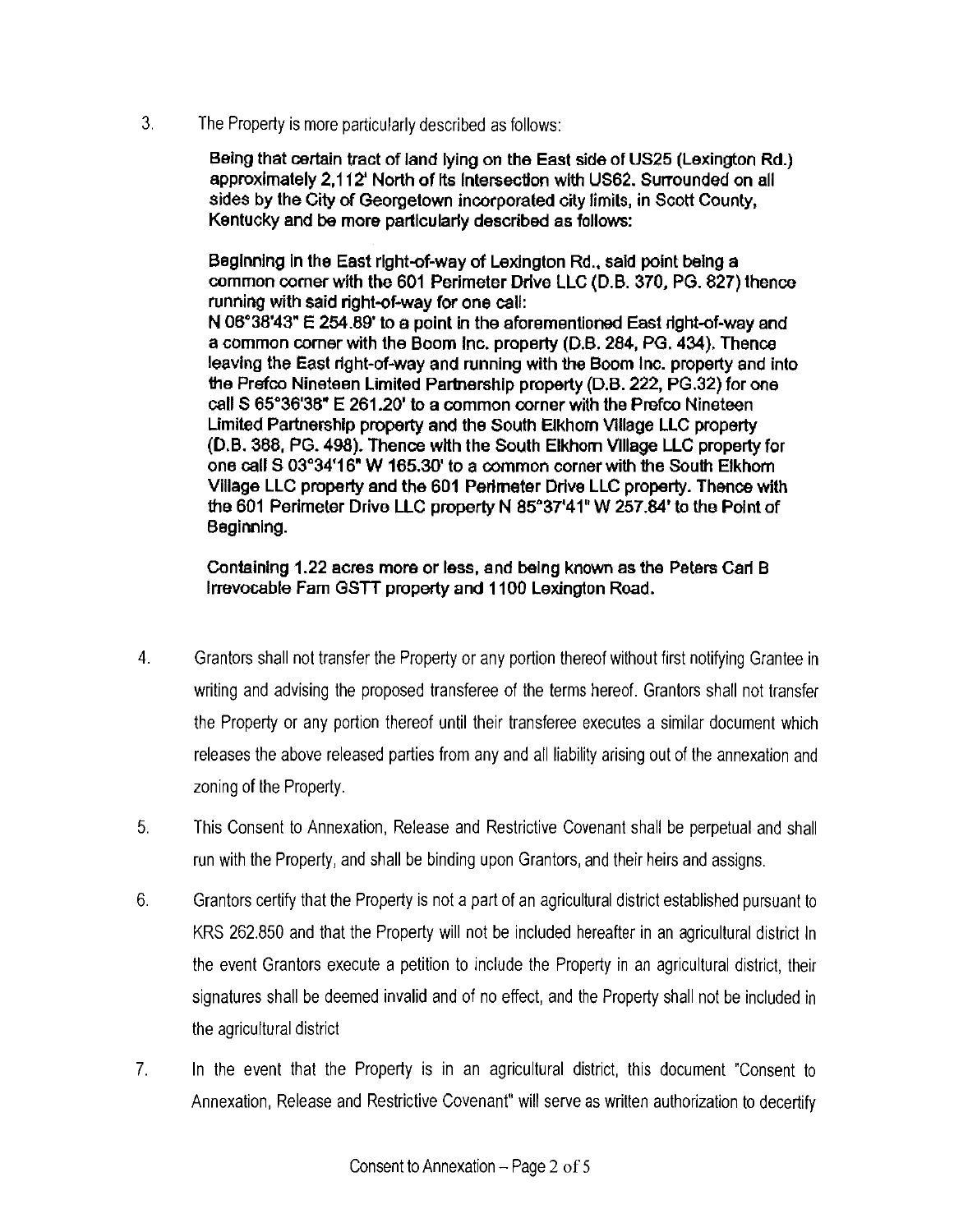and/or remove the Property as described herein from any agricultural district established by KRS 262.850, latest revisions. At the Grantee's request, the Grantor shall provide a letter requesting decertification of said agricultural district.

- 8. Grantors hereby certify that the Consent to Annexation, Release and Restrictive Covenant form will also serve as their intent to annex property which may not be fully described or outlined in the property description found in subsection 3 of this form. The Grantors further certify and agree that the signing of a Consent to Annexation, Release and Restrictive Covenant form without a specific description does not void nor invalidate the Consent to Annexation, Release and Restrictive Covenant signed by the Grantor but does provide their intent to sign a subsequent document which specifically outlines through a metes and bounds description of the property to be included in the annexation.
- 9. Any existing non-conforming uses or structures waived from the application of said applicable Ordinances are identified as the following:
- 10. Grantors hereby authorize the City of Georgetown ("Grantee"), the Georgetown-Scott County Planning Commission, Georgetown Municipal Water and Sewer Service, their employees, officers, agents and representatives the right of entry onto the property described in Subsection 3 above to perform the necessary task and functions to accomplish the annexation, i.e., field survey work.
- 11. Grantors hereby acknowledge that they are in receipt of a copy of Title 20 of the Georgetown Code of Ordinances, entitled "Zoning and Land Use".
- 12. Prior to the Annexation of the property Grantors shall comply with Title 20 of the Georgetown Code of Ordinances entitled "Zoning and Land Use", and all amendments thereto if the Property is or subsequently becomes a part of Georgetown Municipal Water and Sewer Service's water/sewer service areas.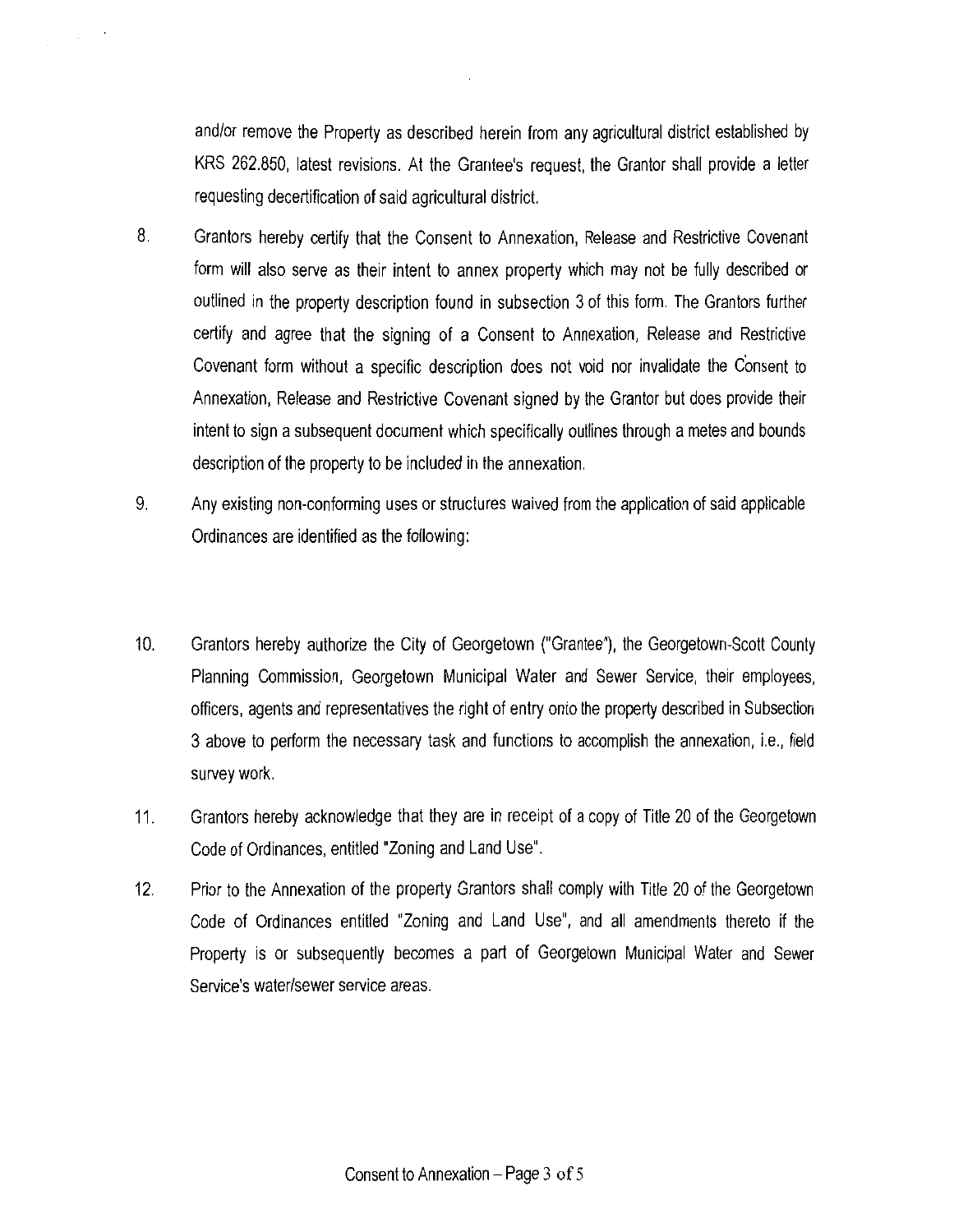**GRANTORS:** alconer **STATE OF KENTUCKY)** SCOTT COUNTY  $\mathcal{E}$ Subscribed and sworn to before me by Earlone Wagoner and , this 29 day of August  $201$ #S19183  $M_0$ TAR My Commission expires: (SEAL)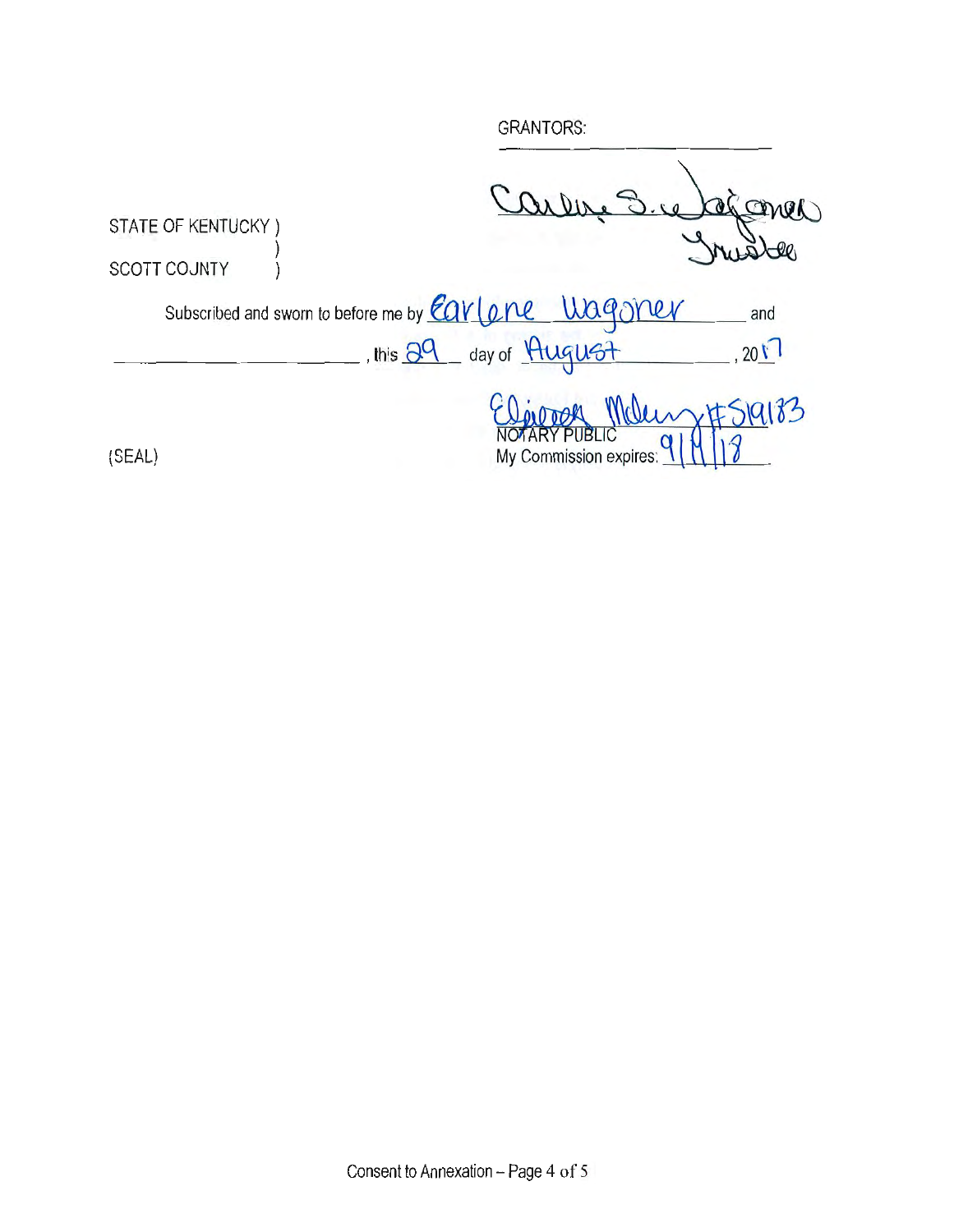CITY OF GEORGETOWN: JAJ  $C<sub>W</sub>$ STATE OF KENTUCKY SCOTT COUNTY  $D$ Subscribed and sworn to before me by  $\mathcal O$  $20/8$ (title), this day of  $\sim$  $\overline{\mathcal{A}}$ (SEAL) **NOTARY PUBLIC** My Commission expires:

THIS INSTRUMENT PREPARED BY:

| (signature)    |  |
|----------------|--|
| (print)        |  |
| (address)      |  |
| (address)      |  |
| (phone number) |  |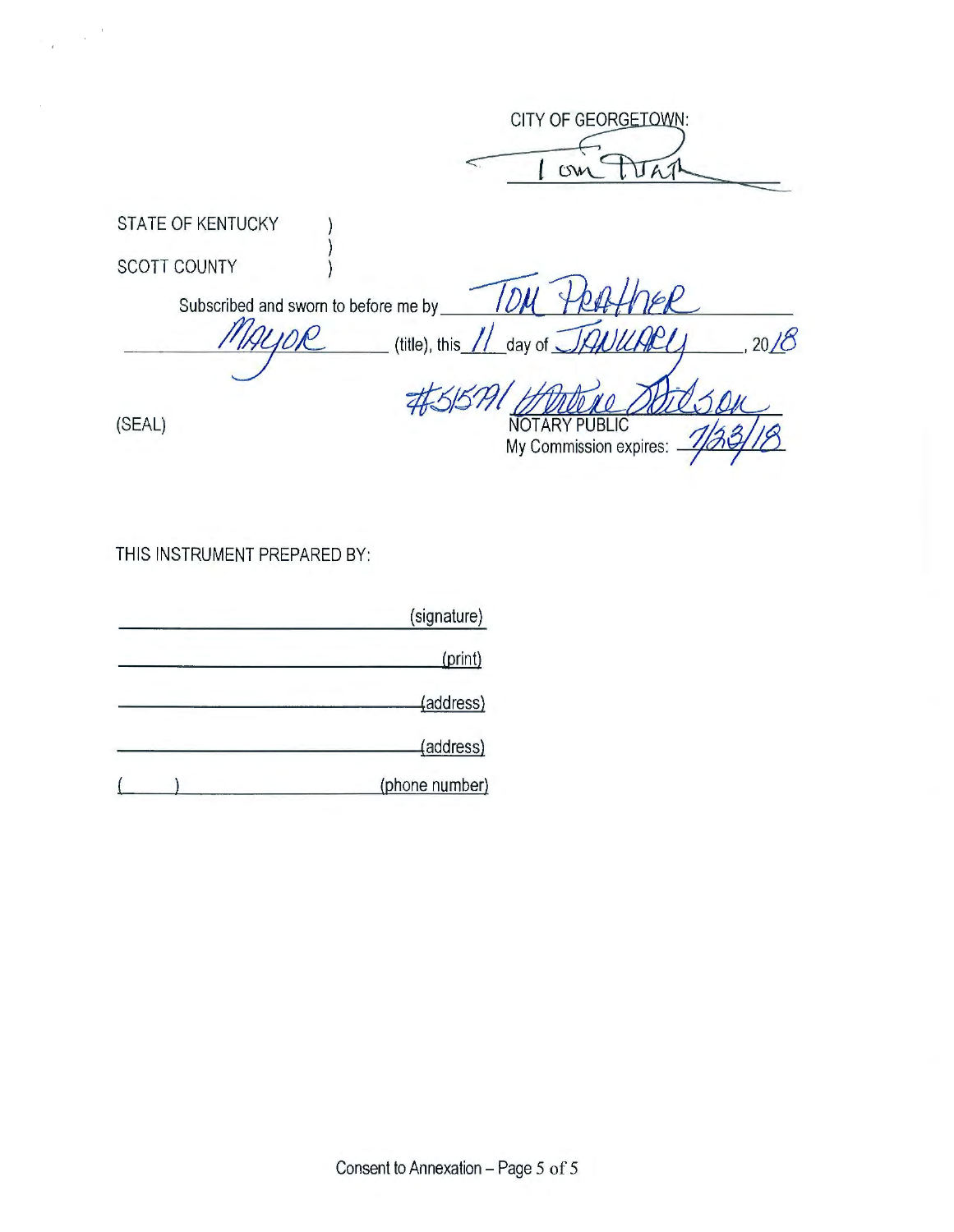Being that certain tract of land lying on the East side of US25 (Lexington Rd.) approximately 2, 112' North of its intersection with US62. Surrounded on all sides by the City of Georgetown incorporated city limits, in Scott County, Kentucky and be more particularly described as follows:

Beginning in the East right-of-way of Lexington Rd., said point being a common corner with the 601 Perimeter Drive LLC (D.B. 370, PG. 827) thence running with said right-of-way for one call:

N 06°38'43" E 254.89' to a point in the aforementioned East right-of-way and a common corner with the Boom Inc. property (D.B. 284, PG. 434). Thence leaving the East right-of-way and running with the Boom Inc. property and into the Prefco Nineteen Limited Partnership property (D.B. 222, PG.32) for one call S 65°36'38" E 261.20' to a common corner with the Prefco Nineteen Limited Partnership property and the South Elkhorn Village LLC property (D.B. 388, PG. 498). Thence with the South Elkhorn Village LLC property for one call S 03°34'16" W 165.30' to a common corner with the South Elkhorn Village LLC property and the 601 Perimeter Drive LLC property. Thence with the. 601 Perimeter Drive LLC property N 85°37'41" W 257 .84' to the Point of Beginning.

Containing 1.22 acres more or less, and being known as the Peters Carl B Irrevocable Fam GSTT property and 1100 Lexington Road.

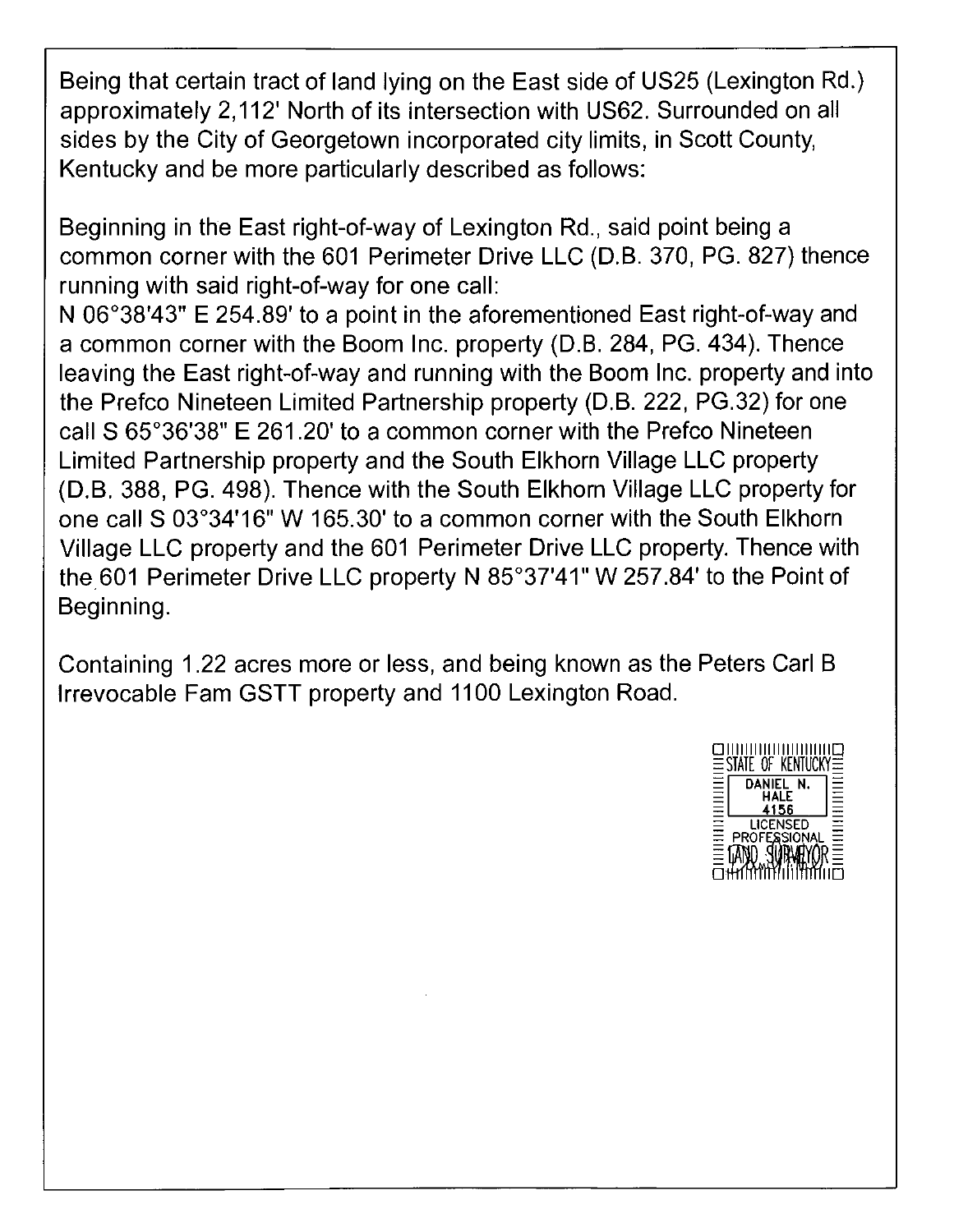